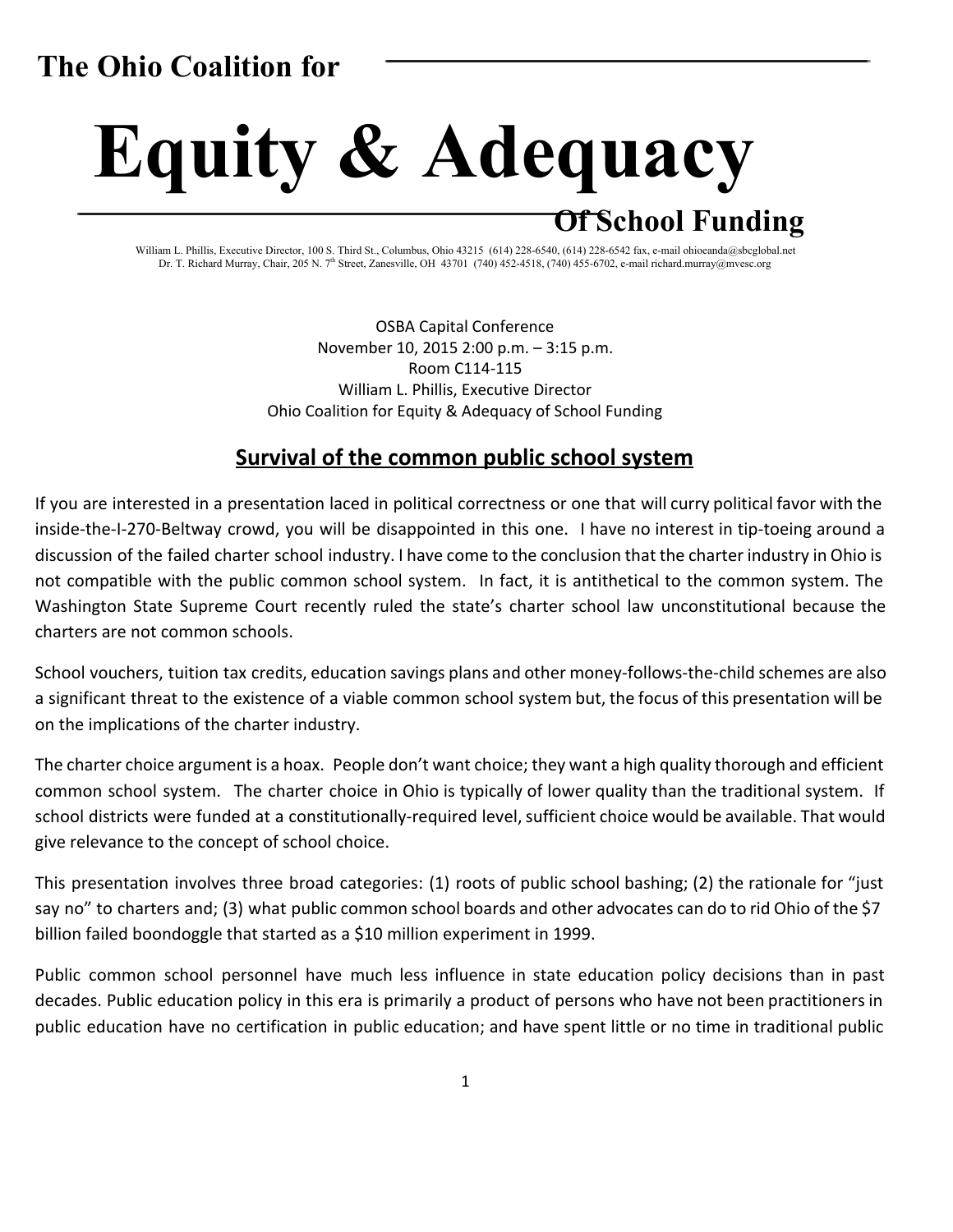schools; and have a privatization of public education agenda. These personstalk of data-driven, decision-making but then ignore data regarding the mostly failing charter industry. These non-education people wield a great amount of influence over the education policy agenda.

#### **Roots of public school bashing**

#### **A manufactured crisis**

The Reagan Administration was not fond of teachers unions and was intrigued with the school voucher idea that Milton Friedman attempted to foist on America as far back as the 1950s. Reagan's Commission on Education Excellence issued the flawed A Nation at Risk report. The report was short on evidence and long on anti-public school rhetoric. When President Reagan received the report, he remarked that he was glad the report advocated prayer in schools and vouchers. The report spoke to neither issue.

The A Nation at Risk report was used to discredit the public common school and advance the education choice agenda which became a political tool. A crisis in public education was manufactured.

The 1995 book, Manufactured Crisis, by David C. Berliner and Bruce J. Biddle, on page 139 states, "As far as the public was concerned, the Manufactured Crisis began on April 26, 1983-the date, when amidst much fanfare, the Reagan White House released its critical report on the status of American schools, A Nation at Risk. In many ways this report was the 'mother of all critiques' of American education."

The bashing of public education had always been a favorite pastime of Main Street America but the A Nation at Risk report took the bashing to the White House and the nation's Capitol. The political bashing trickled down to all levels of government and seeped into the business community. This high level bashing of public education permeated the American psyche. All polls since that era indicate that Americans rate their local public schools much higher than they rate public schools acrossthe nation—an indication that the movement to discredit public education has been successful.

The continuous harangue against public education has elevated support for school vouchers and charters and has influenced some people to suggest replacement of the "government" system with a new paradigm premised on markets and parental choice. In a 1990 book, Politics, Markets and America's Schools, authors John E. Chubb and Terry M. Moe, promote the market/choice agenda. They proffer that government-controlled schools, i.e., "its institutions of democratic control" are the root of the "problem" in American education. In other words, the "problem" with public schools is that they are democratically-controlled. On page 25 they recommend a wholly different system, "one built around school autonomy and parent-student choice rather than direct democratic control."

On page 191, Chubbs and Moe state, "The way to get effective schools, rather, is to recognize that the problem of ineffective performance is really a deep-seated institutional problem that arises from the most fundamental properties of democratic control."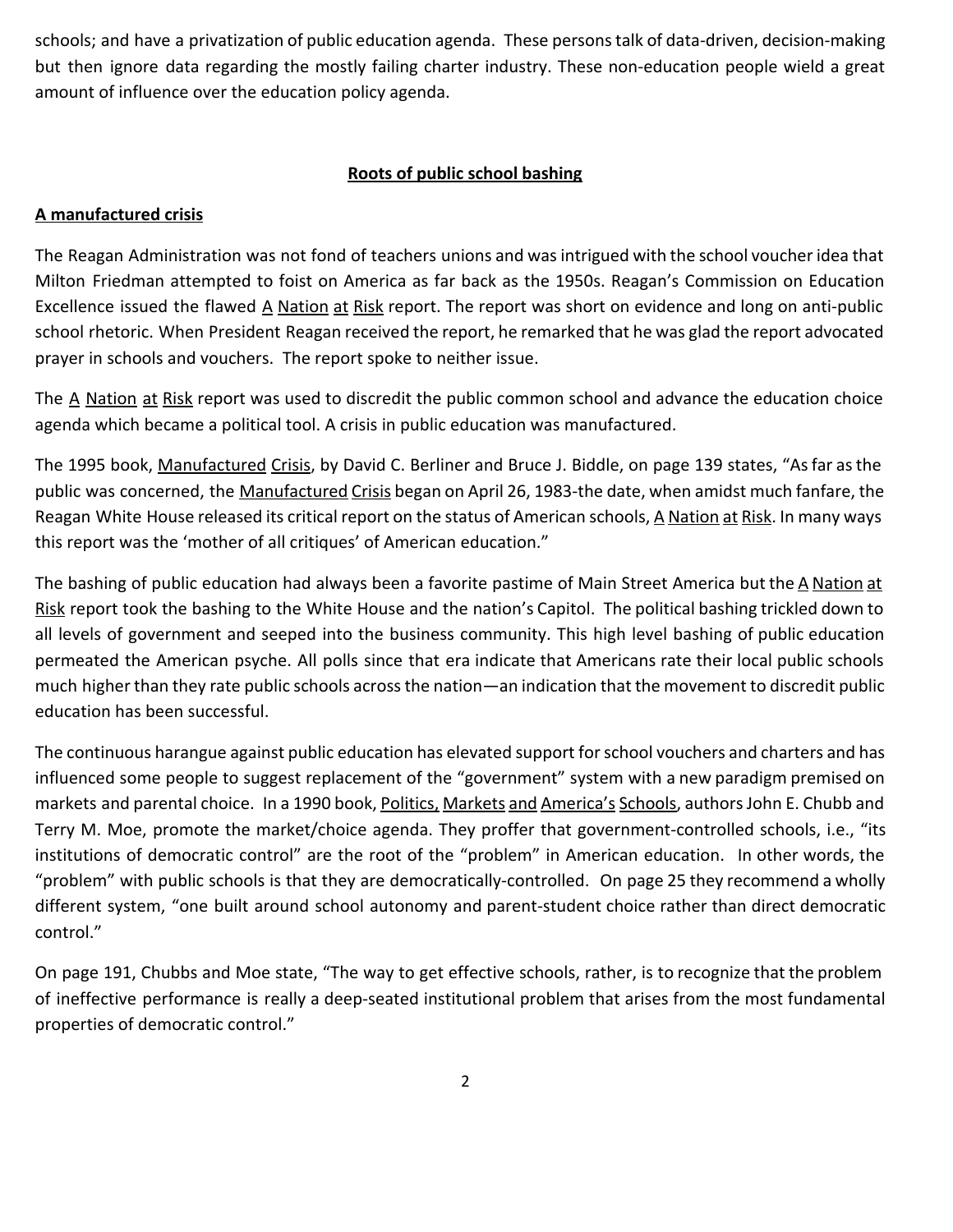Further on page 205, Chubbs and Moe state, "Democratic control cannot 'make' teachers into efficacious professionals they want to be-for democratic control is the real problem."

#### **The President George H. W. Bush factor**

It is not a stretch to suggest that the 1983 flawed A Nation at Risk report set the stage for a search for alternatives to the traditional public common school. Public education became a significant political issue/agenda for some. The Bush administration used the report to advance the choice agenda even though a subsequent government study discredited the A Nation at Risk report.

The Sandia National Laboratories, a division of the U.S. Department of Energy, issued a federal government-sponsored study in 1990 that largely contradicted the findings of the A Nation at Risk report. Sandia researchers looked at the evidence regarding the performance of American schools and found that the claim of a decline in achievement scores to be false. The original motivation for the Sandia study seemed to be that of finding support for the claims made in the A Nation at Risk report. But the findings of that group of researchers were different as the report states: "Although we have shown that there are indeed some serious problems at all levels of education, we believe that much of the current rhetoric goes well beyond assisting reform, and actually hinders it. Much of the 'crisis' commentary today professes total system-wide failure in education. Our research shows that this is simply not true. Many claim that the purpose of the rhetoric is to garner funding for reform; but, if these funds are used to alleviate a nonexisting 'crisis,' education and educators will suffer in the long run."

In early 1990, President Bush said publicly that he wanted to be the "Education President" based on the supposed shortfall of American education. The Sandia report contradicted many of the findings then being made by the Bush administration, claims that undergirded the administration's America 2000. The Sandia report was then suppressed for political reasons. However, some copies of the report slipped out.

In a September 1991 address, President Bush stated, "The ringing of the school bell sounds an alarm, a warning to all of us who care about the state of American education…Every day brings new evidence of crisis."

It is no mystery that the Bush administration ditched the Sandia report.

Bush's America 2000, later to be Clinton's Goals 2000, which came out of Bush's Education Summit of Governor's (published in the spring of 1991) promoted tax-supported vouchers for private schools.

Meanwhile, business tycoons began to consider the great amount of gold in the education hills. Chris Whittle, a close friend and ally of Bush's Secretary of Education, Lamar Alexander, formed a new business, the Edison Project, which proposed a nationwide network of for-profit schools, possibly one in each congressional district in the United States. Whittle's cozy relationship with the White House could have created a vast empire of for-profit schools had Bush been re-elected. However, the corporate education complex was born.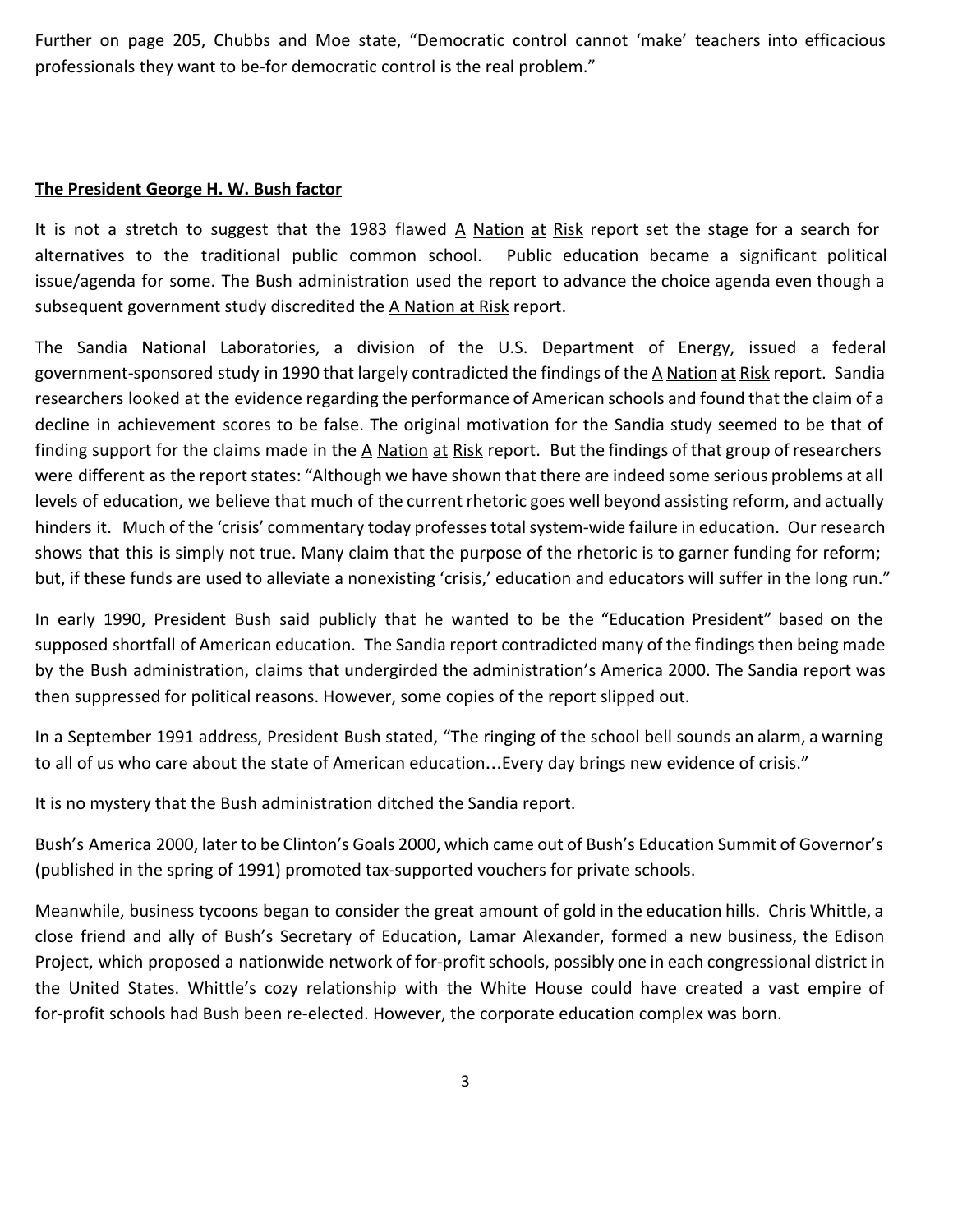Meanwhile, back at the Ohio ranch, on November 25, 1991, President Bush came to Ohio at the request of Governor Voinovich to speak to an education gathering. One of the thrusts in his speech, and possibly his main thrust, was to advocate that Ohio make a school voucher available to every student. That message was not well-received by the elected State Board of Education, the public education community or the public in general. The November 26, 1991 *Cincinnati Enquirer* stated,

Bush: Give private schools money Ohio audience wary of proposal by Dick Kimmins, *Enquirer* Columbus Bureau

President Bush strongly endorsed public subsidies for non-public schools in a speech here Monday, saying it was time to "unleash market forces" to improve education.

"We won't have full confidence, full choice in education until the dollar followsthe scholar," Bush said. "I expect Ohio to go the full distance in giving choice to parents. "By unleashing market forces, we can encourage creative competition among public, private and parochial schools" and improve the quality of education, Bush said. The president's remarks to about 2,500 children and adults at Veteran's Memorial Auditorium generally were well-received, except for his advocacy of some form of public aid to non-public schools. "That is not my idea of the proper use of public funds," said Mary Lazarus, a state school board member from Cincinnati. Cincinnati's other representative on the 21-member board, Ted Price, said public subsidies should stay with public schools. "I think private and public school both have to be strong," he said. Even Gov. George Voinovich, a Republican, quickly backed away from Bush's unqualified endorsement of giving parents choice. "It issomething thatshould be looked at," Voinovich said. He said he would appoint a study group in a few weeks.

#### **The Voinovich/Brennan factor**

But Governor Voinovich and hisfriend and campaign supporter David Brennan liked the voucher idea. Voinovich, in that era, foisted Bush's choice and market-driven combo on the citizens of Ohio, even though Ohio citizens were not clamoring for an alternative to public education.

Voinovich formed the Parent Choice Commission and put Brennan in charge. (The current State Superintendent was a member of Voinovich's Parent Choice Commission.)

The first product of the Commission was the Cleveland Voucher program. Brennan set up his own voucher schools but then, in due time, lobbied for a more profitable alternative to public education—charter schools. The Chris Whittle idea, a for-profit education business at public expense, came to Ohio. Brennan, at this date, has received a billion dollars for his bashing of "government" schools and his operation of charters. The Ohio Supreme Court just recently permitted Brennan to keep physical assets of charters he operates—all purchased with public tax dollars. Brennan has been handsomely rewarded for the millions of dollars he has put into selected campaign coffers.

#### **The Bush 43/Senator Edward Kennedy education factor**

The Bush 43/Senator Edward Kennedy coalition that created the wrong-headed No Child Left Behind (NCLB) legislation supplied fuel to continue the anti-public education movement. President Obama has provided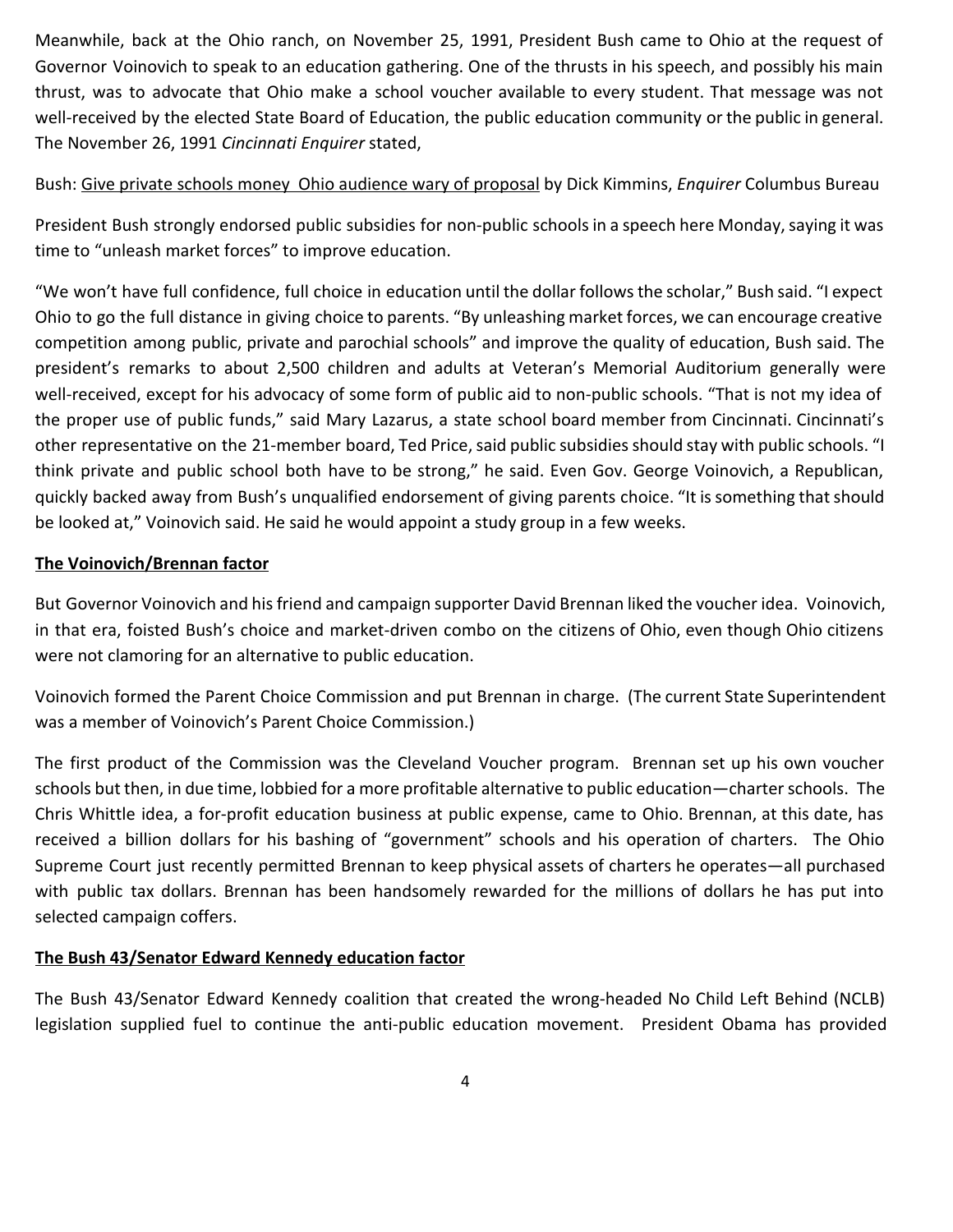support for NCLB and set forth his signature Race to the Top project. These federal policies, coupled with runaway charter and voucher funding at the federal and state levels, have diminished the capacity of the traditional public school system to operate as effectively as it should.

The public common school system is not a failure. Schools that serve a high proportion of poverty students and children with disabilities score low on state achievement tests. Thisfact has given charter and voucher advocates the license to paint the entire common school system as a failure.

On average, charter school achievement results in poverty environments are lower than peer traditional schools. Now the charter advocates want to change the rating system for charter schools.

The public common school system did not create poverty in urban centers and various rural areas. Yet, public schools are held accountable for the effects of poverty within the district boundaries; and are expected to completely overcome the educational deficits inherent in poverty students.

The takeaway from this section of the presentation is that public common school personnel should stop being intimidated by the unfounded accusations that the common school system is a failure. The bogus A Nation at Risk report was largely debunked by the Sandia report but because of the Bush 41 political agenda, the report was buried and the public school bashing by top government officials continued. This influenced many parents to seek alternatives, and encouraged many corporate folks to turn a profit on the backs of students.

Thus, the rise of the charter industry has been bolstered by the manufactured crisis in public education. The Obama administration has followed in the footsteps of previous administrations in this regard.

#### **Ohio's \$7 billion experiment**

The charter industry has extracted \$7 billion from Ohio school districts since 1999. The original \$10.8 million charter experiment, without any evidence that it was efficacious, was increased to a \$50 million project the second year. It is now a \$1 billion annual project.

The original idea of charter schools was to permit groups of teachers and parents to innovate, create and experiment, free from some regulations and bureaucratic encumbrances, but within the jurisdiction of the school district. However, the market forces/choice advocates hijacked the idea and now charters currently remove a billion dollars annually from the school districts of Ohio.

#### **The rationale for "just say no" to the charter school experiment**

There is a continuum of opinions in the public common school community as to the role of the charter industry in public education; and if there is a role, how charters should be regulated. For example, the OSBA delegate assembly approved dropping the OSBA policy position that limits the sponsorship of charter schools to district boards of education but added several important policy recommendations. Hence, opinions and policy recommendations are changing.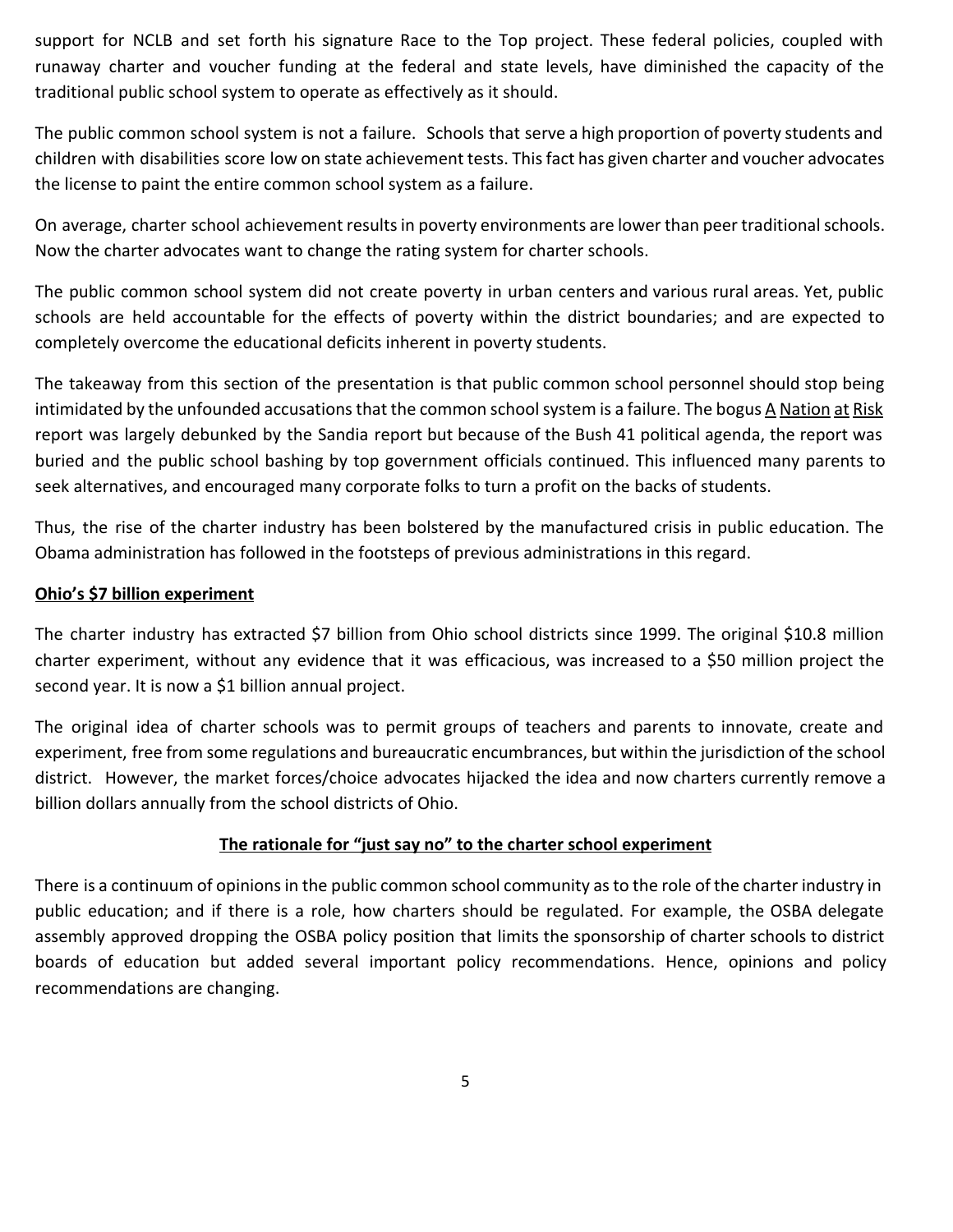My opinion has evolved to the point of: "just say no." This may be a mere voice crying in the wilderness. But that is where I have landed in view of \$7 billion dollars having been removed from the common school system to a failed experiment that is detrimental to the common school system.

Some would say that the "just say no" stance is unrealistic and that it renders the advocate of that position to be irrelevant in the education policy debate. It is true that the ideological and corporate forces supporting charters are formidable. It is true that the charter advocacy organizations and charter chains at the state and national level are well-funded by foundations and hedge fund managers and are growing in strength. It is true that the deregulated charter industry wields tremendous political power in education policy development by virtue of unlimited budgets for campaign contributions and for high paid, politically-powerful lobbyists. The charter industry is now becoming a Wall Street venture.

Understanding all of that, I still suggest that we—"just say no."

Horace Mann said that the public school is the greatest discovery of mankind. It is the only institution in our society that has the capacity to serve all the children of all the people to perpetuate the common good. The charter industry is beyond repair. The charter industry is private; the common school is public.

#### **Philosophical divide**

Since the corporate community has entered into the business of running "public" schools, there is no way to effectively reform the charter industry. Traditional public schools are operated by communities via elected boards of education using democratic processes. Charter schools are private ventures.

The public common school is owned by the community. State policy and community involvement ensure transparency and accountability. Charter schools operate separate and apart from the taxpaying community.

The philosophical divide is clear: democracy vs. market forces; community control vs. private control; accountability and transparency vs. confidentiality; private benefit vs. public common good; and community vs. private club. The governance structure of the charter industry is varied but isfundamentally convoluted and isin contrast with the democratic process.

Who is in control of charters? Ohio Department of Education (ODE)? (ODE is a huge part of the problem.) Sponsors/authorizers? Charter boards? For-profit management companies? Non-profit management companies? Who?

Who elects or appoints those who control non-profit charter sponsors? Not the public. Who elects or appoints the charter school board? Not the public. To whom is the for-profit or non-profit management company accountable? Not the public. In fact, what part of the charter industry is accountable to the public or the public school district boards which provide the funds to the charters? Since district boards of education provide the funds for charter students, shouldn't someone in the charter complex be accountable to the elected boards that supply the funds?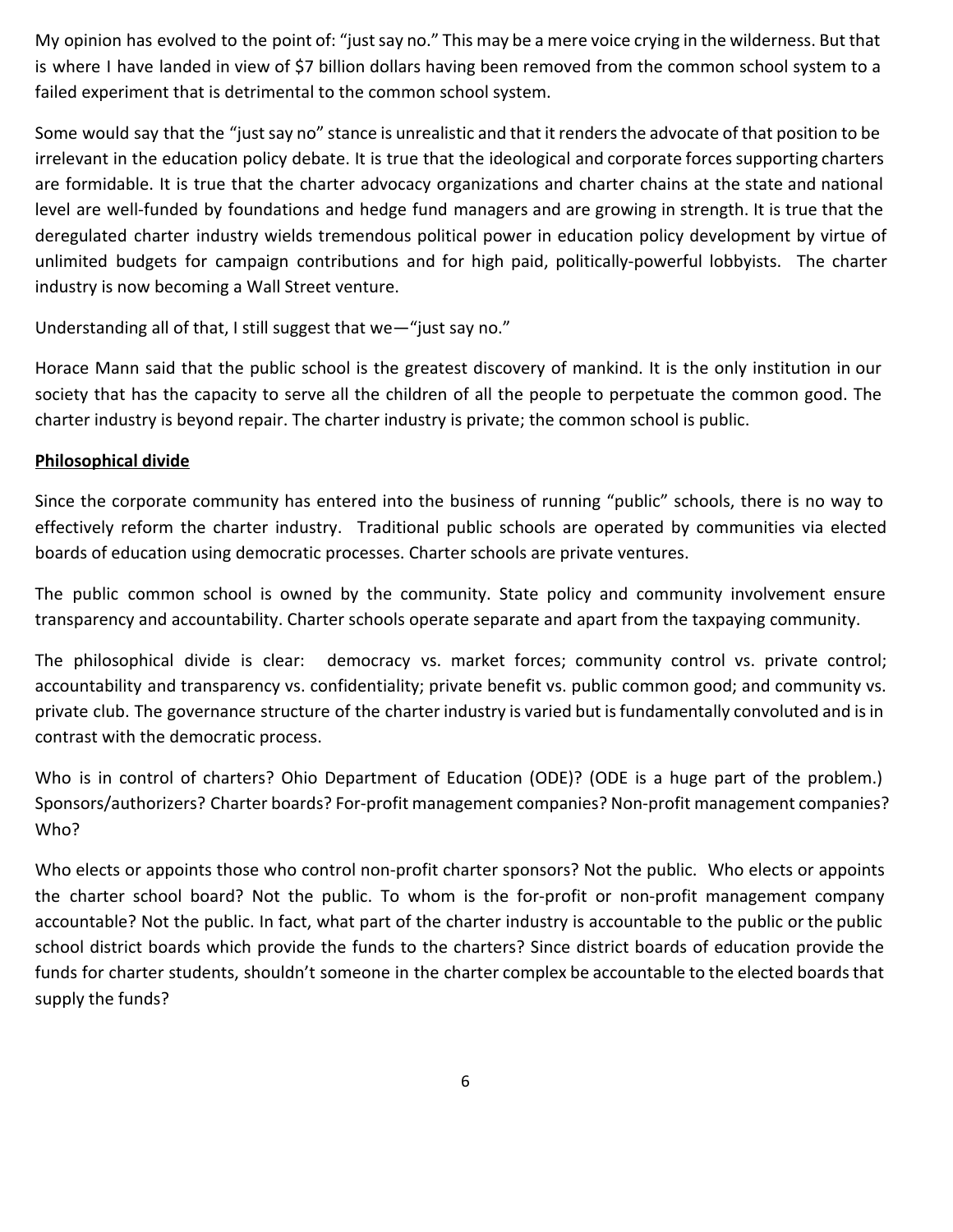HB 2 will not correct the unworkability of the charter governance structure.

Charters are not accountable to the communities in which their students reside. There is no public governance and thus no accountability to the public. The only public aspect of charterville isthe public money. This explains much of the fiscal fraud and low performance within the charter industry.

#### **The inefficiency of two systems of publicly-supported education**

At the beginning of the 1900s there were 10,000 one-room schools and about 3,000 school districtsin Ohio. The 1912 constitutional amendment to make provision by law "for the organization, administration and control of the public school system supported by public funds" set in motion a series of laws and actions that greatly reduced the number of school districts. By the time the elected State Board of Education was organized in 1956, about 1,300 districts were still operating. 20 years later in 1976, only 617 remained. This tremendous school district reorganization effort was motivated by a quest for financial efficiency and improvement in education programming.

The charter movement is counter to the intent of the 1912 amendment (Article VI, §3). Since 1999, Ohio has allowed the creation of 600 new charter governance units, 210 of which have completely failed for various reasons. In fact, some of them never opened. The charter industry is inefficient and creates inefficiencies in the traditional common school system.

Think for a moment about how ineffective and inefficient it is for the state to establish two systems of education. The counterfeit system (charters) typically is operated by non-professionals in education. Think of the disruption of students with the closing of 210 charters. Students are displaced sometimes on the opening day of school. But charter closures constitute only the beginning of the problem with charters.

The inordinate amount of funds the charter industry spends on marketing (one online school of 600 students spent \$185,000 in FY 2012 on marketing); on campaign contributions (the ECOT operator Bill Lager is one of Ohio's largest political contributors); on administration (a comparison study of the percentage of funds devoted to administration in 2012 indicates that charters spend twice as much as traditional schools); the cozy business relationships that some charter companies have with subsidiary or associated companies divert funds away from charter classrooms (a Columbus area charter board in the Imagine Schools, Inc. chain paid \$4,500 per pupil to rent from an Imagine Schools, Inc. subsidiary company); the nepotism that is commonplace in the charter industry, (in some cases, it seems the whole family is on the payroll of a charter or is in a consultant capacity.)

#### **Charters operated by the Gulen Islamic movement**

A recent article in *USA Today* and one in the *Daily Sabah* shed light on the Gulen movement which operates about 150 charter schools in the U.S., including 19 in Ohio. The *Daily Sabah* reported on an October 26, 2015 press conference at the National Press Club in Washington D.C., in which the international law firm of Amsterdam and Partners LLP announced its engagement on behalf of the Republic of Turkey to assist in the global investigation into the activities of the U.S.-based Gulen Movement.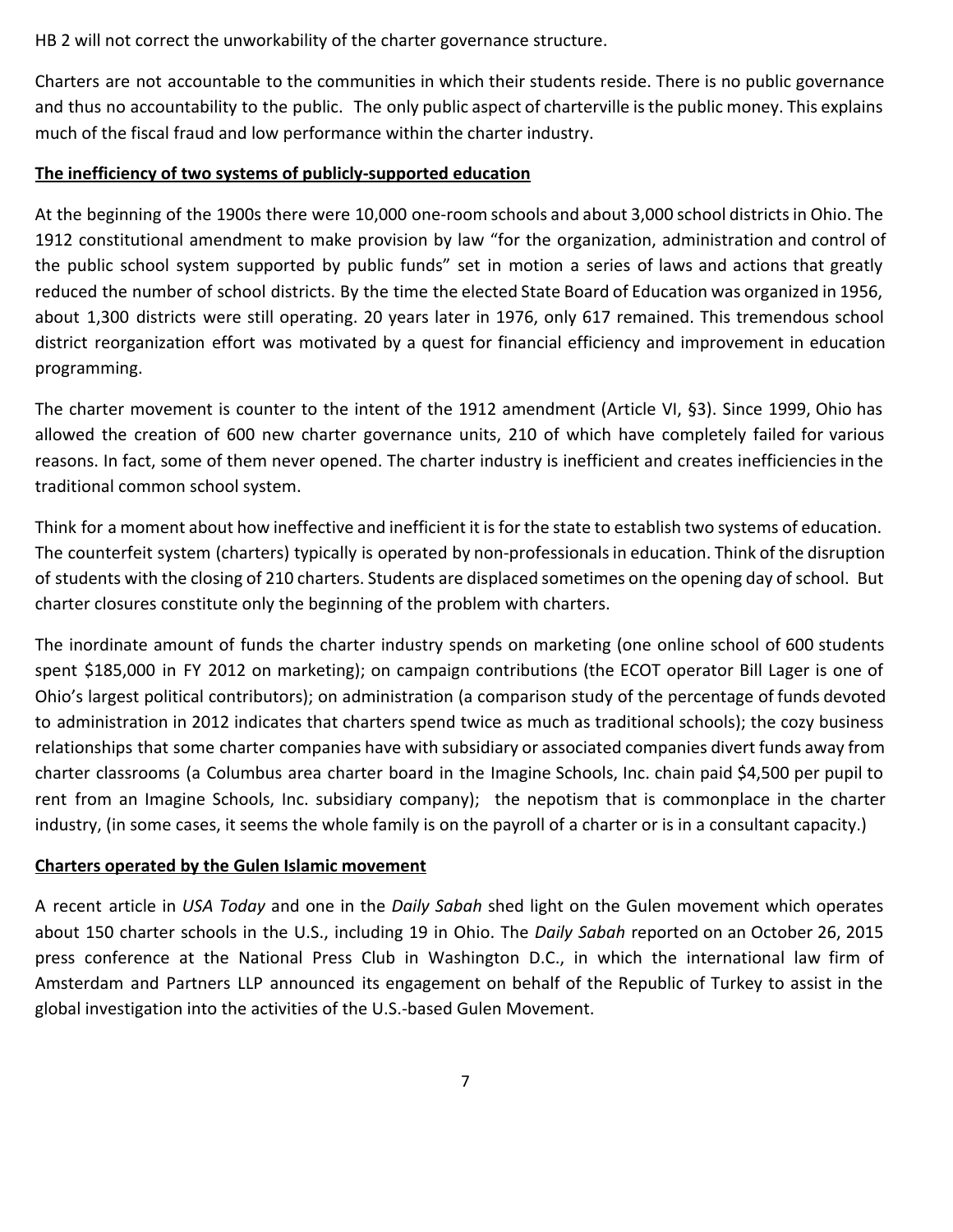The Gulen Movement has been accused of a coup attempt in Turkey. This movement is headed by Fethullah Gulen, a Turkish Islamic Cleric living in exile in Saylorsburg, PA. Without considering the issues involved in the political battle between Gulen and the Turkish government, should a movement so engrossed in controversial international politics be permitted to operate charter schools in Ohio and across the nation? This movement is accused of attempting to overthrow a foreign government that is allied with the U.S.!

The Turkish government has asked the United States to extradite Fethullah Gulen.

An October 30/November 1, 2015 *USA Today* weekend article—Turkish Sect Funded Congress Travel-based on a *USA Today* investigation indicates that the Gulen Movement has secretly funded more than 200 trips to Turkey for members of Congress and staff since 2008-possibly in violation of federal law. Back at the Ohio ranch, several state and local officials, including the Speaker of the House, have traveled to Turkey, courtesy of the Gulenists.

#### **Public funds—private property**

The White Hat Management charter company claimed the physical property purchased with public money and kept it with the approval of the Ohio Supreme Court.

This Ohio charter industry is beyond repair. It cannot be reformed. HB 2 does not have enough teeth to reform it; nor does ODE have the capacity to monitor. "Just say no" to the charter industry.

#### **The political control that the charter industry has over education policy in Ohio**

The lack of transparency and accountability in the charter industry is a function of the industry's political power.

The State Board of Education and Ohio Department of Education, in the past, could have reined in many of the abuses in the charter industry, but ODE leaders have said they didn't have the tools to do so. It just seems ODE has decided not to endure the wrath of the politically-powerful charter industry; and the ODE/State Board is controlled by the Governor, an avid charter supporter. HB 2 gives ODE a great number of toolsto make charters more transparent and accountable, but many observers don't believe ODE will use those tools effectively.

In recent years, ODE, supported by a majority on the State Board, has been less than transparent and accountable in its own operation. ODE helped cook up the Youngstown Plan in total secrecy. The Plan was concocted with the intent to privatize the Youngstown School District. The \$71 million federal grant received by Ohio (based on bad information) will provide charter start-up money for the privatization of Youngstown and possibly other districts to follow. In a subsequent development, the USDOE, due to revelations regarding ODE's flawed grant application, has put serious restrictions on the execution of the grant funds.

Attempts by some State Board members to have the ODE charter school office undergo an independent investigation have been successfully ditched by the State Superintendent and the State Board President and his majority colleagues. Again, I say the Ohio charter industry is beyond repair.

On October 28, the Center for Research on Education Outcomes (CREDO) and the Center on Reinventing Public Education (a pro-charter group) issued a report of the National Study of Online Charter Schools. Researchers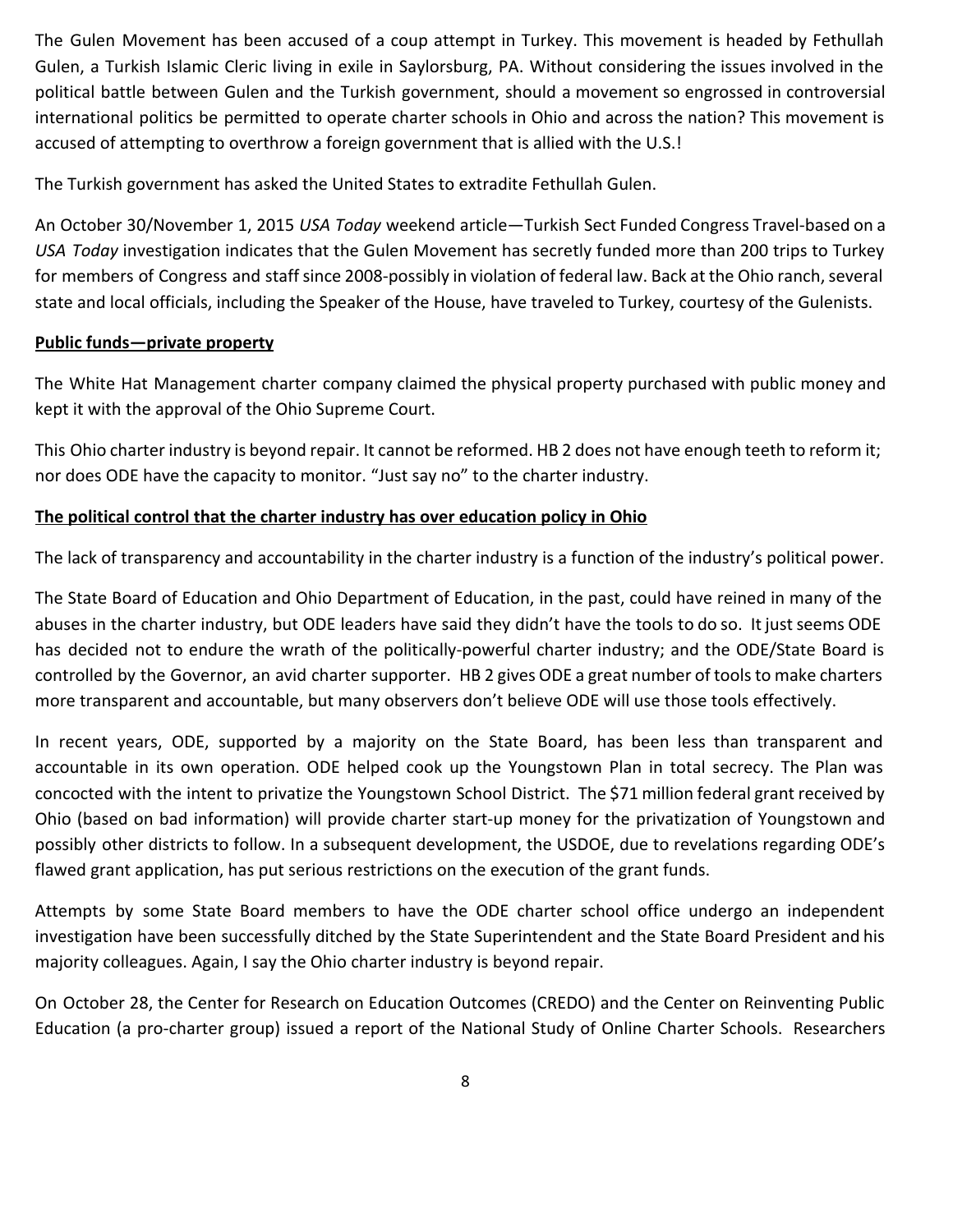found that when compared to public school counterparts, e-school students experienced 76 days less learning in reading and 180 days (a whole year) less learning in math. In Ohio, e-school students experienced 72 days less learning in reading and 144 days less in math. Yet, Ohio's Senate President and Speaker of the House made public comments that revealed their doubts about the efficacy of the research findings. The head of the Ohio Alliance for Public Charter Schools, Darlene Chambers, downplayed the findings, expressing concern about the credibility of the study.

#### **The Ohio charter industry is beyond repair—what can the public common school community do?**

So what should our response to all of this be? What specifically must we do? Some specific suggestions follow. But first and foremost, we need to adopt a new mindset. We must stop being apologetic for public education. Public education in Ohio is doing a great job given the net level of public funds made available and the wrongheaded reforms being foisted on it.

We then need to state the obvious—the charter industry is a failed experiment. The charter industry is a parasite on the public common school system. It drains valuable resources from a system that is underfunded and over-mandated. It is time to draw a line in the sand. Enough is enough; therefore we need to take appropriate action.

Use your power to influence and convene. Polls indicate that people trust local school officials and personnel more so than state & federal officials. Improvement in state and federal education policy must start at the local level. Those who legislate and govern along the Potomac River in D.C. and inside-the-I-270-Beltway in Ohio will not change direction in education policy until local citizens are informed and demand a change.

#### **Concerns and issues to be addressed**

Some of the concerns and issues that must be addressed for the public common schools to survive and flourish are:

- The unconstitutional, inadequate and inequitable school funding system coupled with the financial drain to charters and vouchers must be challenged.
- The pro-charter, anti-public school stance of the Ohio Department of Education and the dysfunctional State Board of Education must be addressed.
- The state must assume its constitutional responsibility to secure a thorough and efficient system; but boards of education are responsible to deliver the education programs, curricula and services in the most effective and efficient manner possible. The state, influenced by the federal No Child Left Behind and Race to the Top and by private groups, such as the American Legislative Exchange Council (ALEC), has encroached on local control. Public common school leaders and advocates must demand to be heard in education policy development.
- The state's pro-privatization stance (charters, vouchers, school district takeover) must be challenged.
- The corporatization of the public school system in America, and thus the push to remove elected boards of education must be confronted.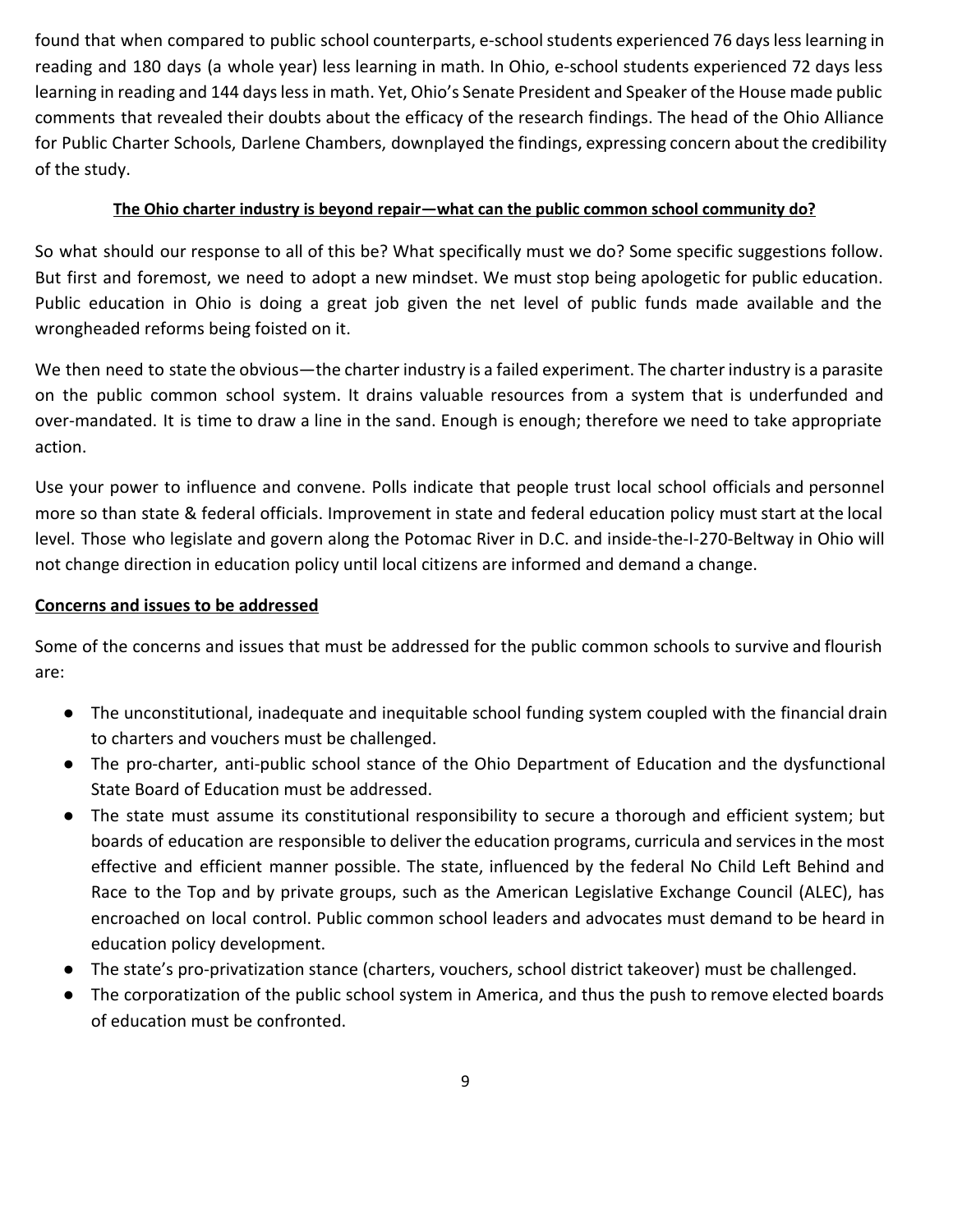- The inefficiency of the creation of 400 charter entities which are parasitical on school districts must be exposed as another example of bad public policy.
- The bizarre governance structure of the charter industry which invites fraud, corruption and education abuse must be exposed.
- The limitations of the HB 2 charter "reform" bill must be recognized.
- The incapacity of ODE to police the charter industry and the dysfunctional State Board of Education must be revealed.

#### **Specific actions to ensure the survival of the public common school system**

Some specific actions that school district officials can and should take in the short range are:

- Boards of education should adopt a series of resolutions to be sent to the media, and state and local officials as follow:
	- o Challenge the state's unconstitutional, inadequate, inequitable school funding system.
	- o Appeal to the U.S. Department of Education to withdraw the \$71 million grant to expand charter schools in Ohio.
	- o Oppose the Youngstown Plan in both the content and ODE's secret development process.
	- o Support the wraparound services plan in the original HB 70.
	- o Appeal to the State Board of Education, the State Auditor and otherstate officialsto force the Ohio Department of Education to release all records relating to the ODE chartergate.
	- o Demand that an independent investigation of ODE's charter school office be conducted.
	- o Demand a study of the actual cost of online charter schools.
	- o Invoice ODE for all funds deducted from the district for charter schools.
	- o Request that charters follow the same state regulations as districts or that the charter experiment be discontinued.
	- o Demand that limits be placed on charter marketing costs and prohibit campaign contributions by charter operators.
	- o Oppose the transfer of local funds to charters.
	- o Request the law be changed to require that all State Board of Education members be elected. In the long term, work to amend the Ohio Constitution to require all State Board of Education members are elected.

Many boards of education resist the practice of adopting resolutions. But the gravity of these matters should cause boards to "rise above principle" and publicly address them.

- Develop a set of strategies that will convince charter school parents to return their students to the public school district.
- Conduct a series of community meetings regarding charters, school vouchers and other "reform" issues that impede progress in the school district.
- Organize a citizen's advisory committee in the district to fashion strategies to inform local and state officials regarding the mandates (including charters and vouchers) that impede progress in the district.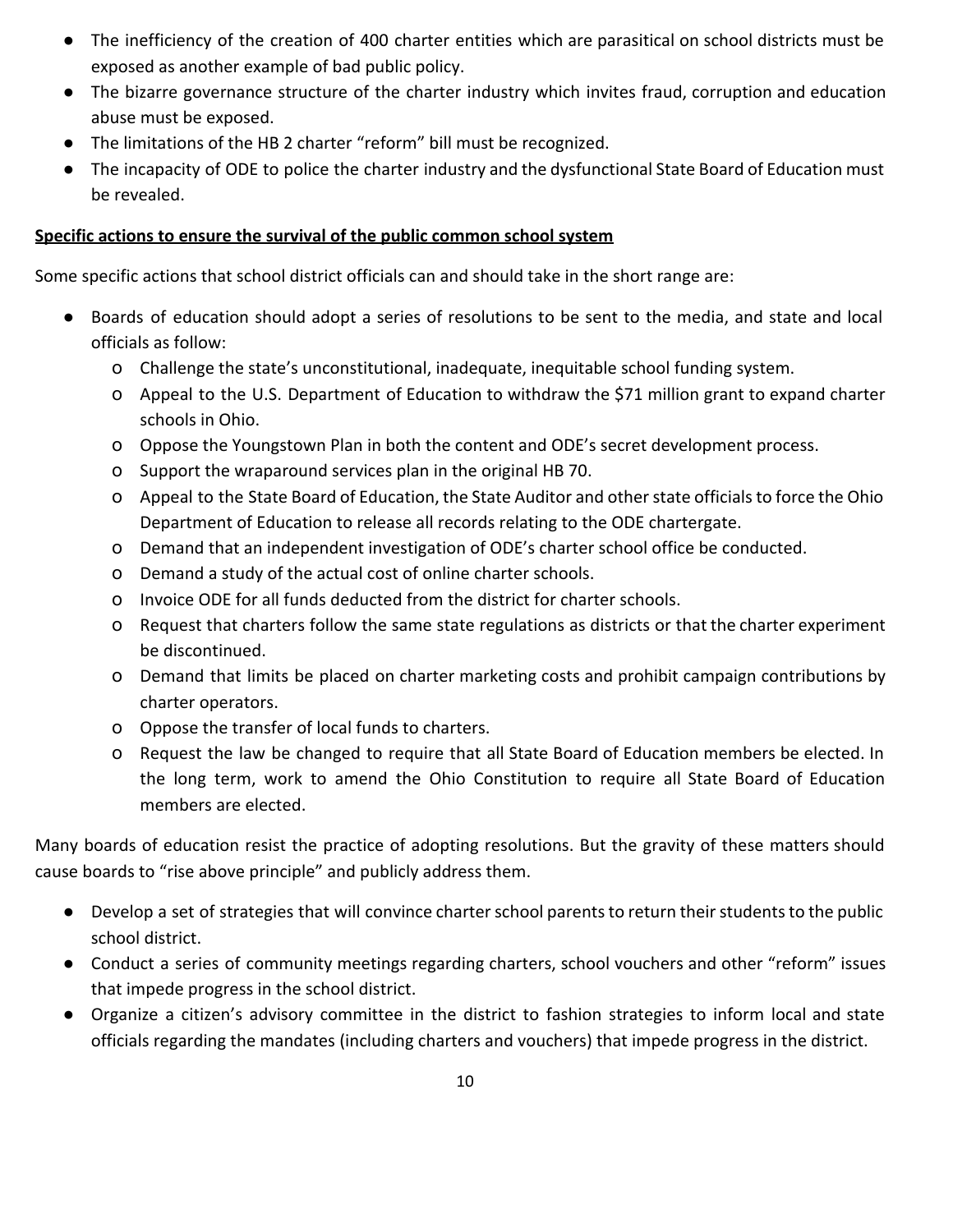- Become politically active regarding public education issues. Fill the Statehouse!
- Consider the question of whether or not the board of education has a fiduciary responsibility to the resident students who attend charter schools, particularly those charters that are lower rated, and to the taxpayers.
- If not a member already, join the Ohio Coalition for Equity & Adequacy of School Funding.
- If in the Appalachian area, also join the Coalition for Rural and Appalachian Schools (CORAS).

Public common school advocates are joining together in various pockets throughout the state to resist mandates that are nonproductive and to oppose the movement to privatize public education. These various "brushfires" need to be brought together to create an inferno that burns up the weeds that reduces the capacity of the common school system to grow to its full potential. That movement must begin now and be sustained in each local school community.

## Appendix

#### **Samples of reported irregularities in the charter industry**

- 1. Founder of closed charter schools is accused of robbing near east side home.
- 2. FBI raids 19 Gulen charter schools, including three in Ohio and the Concept Schools management company.
- 3. Turkey revokes passport of exiled Muslim cleric, Fethullah Gulen, living in Pennsylvania (Horizon Science Academies and Noble Science Academies are associated with Gulen).
- 4. Cheating and sex scandals in Gulen charter school exposes Ohio's weak charter school oversight.
- 5. Concept Schools hired felon, unqualified.
- 6. Headline: Gulen Movement woos U.S. Congressmen with donations and free trips*-Daily Sabah*.
- 7. Headline: Exclusive: FBI whistleblower and teacher expose Islamic Gulen Movement infiltrating U.S. through charter schools.
- 8. Ohio taxpayers provide jobs to Turkish immigrants through charter schools.
- 9. Search warrant reveals details of FBI raids of Concept Schools.
- 10. State and local officials treated to free trips to Turkey by Gulen charter school operations.
- 11. Gulen charter school board members can't or won't verify U.S. citizenship.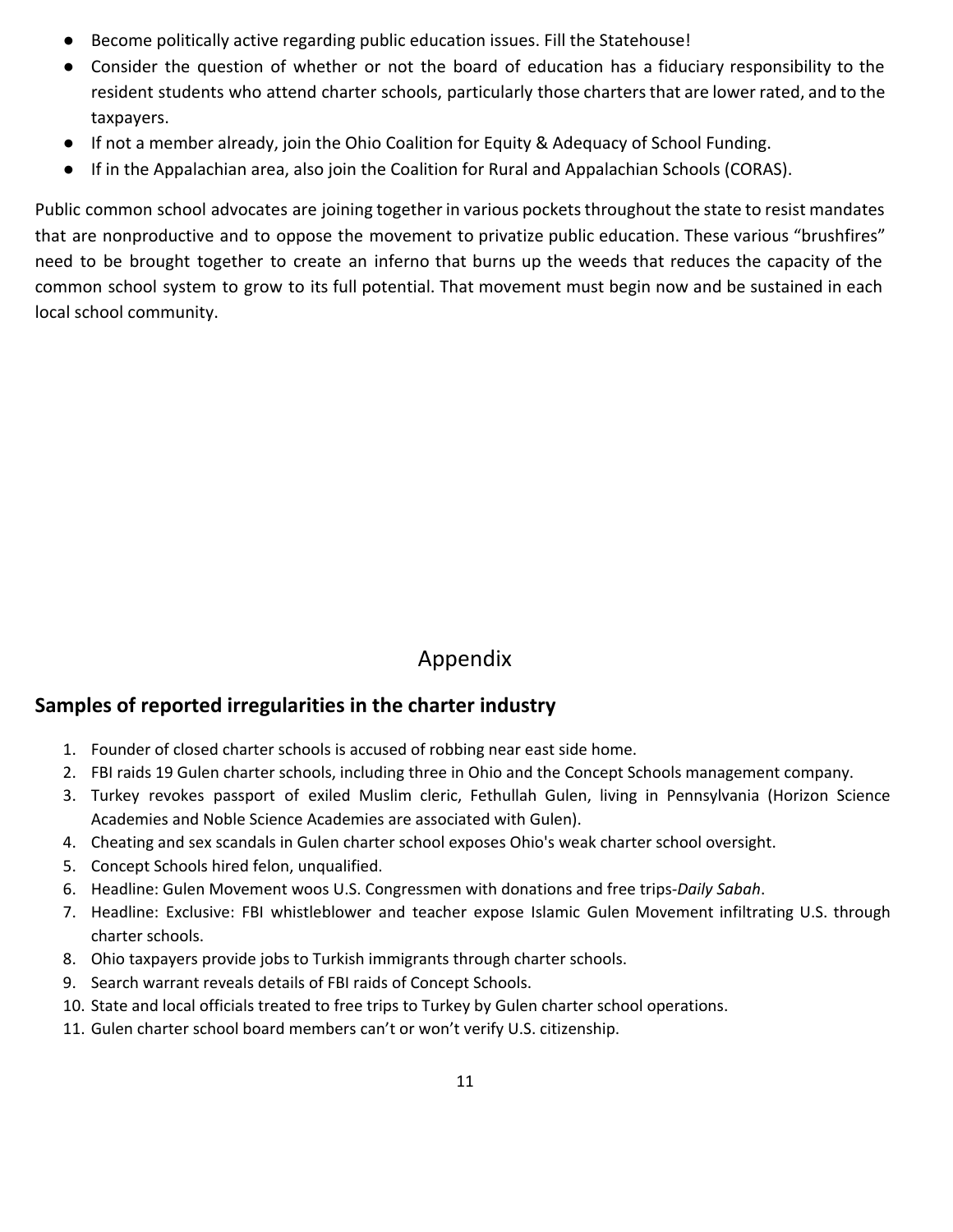- 12. Imagine schools' Columbus Primary Academy, a charter school of about 150 students, paid \$700,000 in rent for one year to a subsidiary of Imagine Schools.
- 13. A federal judge in Missouri ordered Imagine Schools…to pay nearly \$1 million for forcing a lucrative lease agreement on a school it operated.
- 14. Ohio is the Wild, Wild West regarding charter schools.
- 15. State Auditor: Charter school head count much less than students reported for payment.
- 16. Yost pushed law to bar felons from charter schools.
- 17. Robert H. Crosby, Salem, MA, businessman, "Ohio is the profit-making EMO (Education Management Organization) capital of America."
- 18. National report slams performance of Ohio charter schools.
- 19. Charter school board: High-priced lease "disservice" to school.
- 20. State Auditor: Half of all misspent tax dollars statewide were in Ohio charter schools.
- 21. Headline: Akron schools make private and charter students walk too far, must spend another \$1 million.
- 22. St. Aloysius Orphanage, which sponsors 53 charter schools, sublets its sponsorship duties to a private company.
- 23. The cost of administration of charters is twice as high as school districts.
- 24. White Hat Management claims ownership of the physical assets that were purchased with public money.
- 25. Buckeye Online School for Success, with approximately 600 students, paid \$185,000 in one year for advertising.
- 26. Electronic Classroom of Tomorrow (ECOT) spent \$2.7 million on advertising in one year.
- 27. 92 percent of charter schools received a D or F on the 2014 state report card compared with 64 percent of the traditional urban public schools.
- 28. \$554 million in charter school property eligible for tax exemption.
- 29. Ohio Virtual Academy graduation rate is 36.6% in four years.
- 30. The *Columbus Dispatch* editorial—"Where are the students?"
- 31. Columbus charter school part of expanded state investigation.
- 32. Former charter school leader gets plea deal in \$148,000 scam.
- 33. Choice proponents denounce report that shows students in Ohio learn less at online charter schools.
- 34. Online charter school evaluation meetings should be open to the public—editorial.
- 35. Regarding Gulen-operated charter schools—*USA Today* investigation, Turkish Sect Funded Congress Travel.
- 36. Opinion: Kids need wrap-around services, not charters
- 37. The Ohio Alliance for Public Charter Schools wants Ohioans to sign a petition against a ruling by the Supreme Court of Washington that found charter schools unconstitutional.
- 38. Former charter school leader guilty of theft.
- 39. Do we need a national moratorium on charter schools?
- 40. Ohio's charter school disaster: How big profits and pay-to-play operators have derailed reform.
- 41. The ugly charter school scandal Arne Duncan is leaving behind.
- 42. Lawmakers question private scoring process for federal charter school grant.
- 43. Auditor 'shocked' by \$71 million grant for charter schools.
- 44. Ohio Department of Education is withholding e-school data-rigging documents from Auditor Dave Yost.
- 45. How much pay do executives at education non-profits receive?
- 46. Woodridge joins protest against HB 70's Youngstown Plan.
- 47. August 2015 OSBA Journal: A tale of two cities—public schools and charter schools by Richard Lewis.
- 48. Where is the sunshine on state school policymaking?
- 49. A dozen problems with charter schools.
- 50. Ohio: will chartergate be investigated?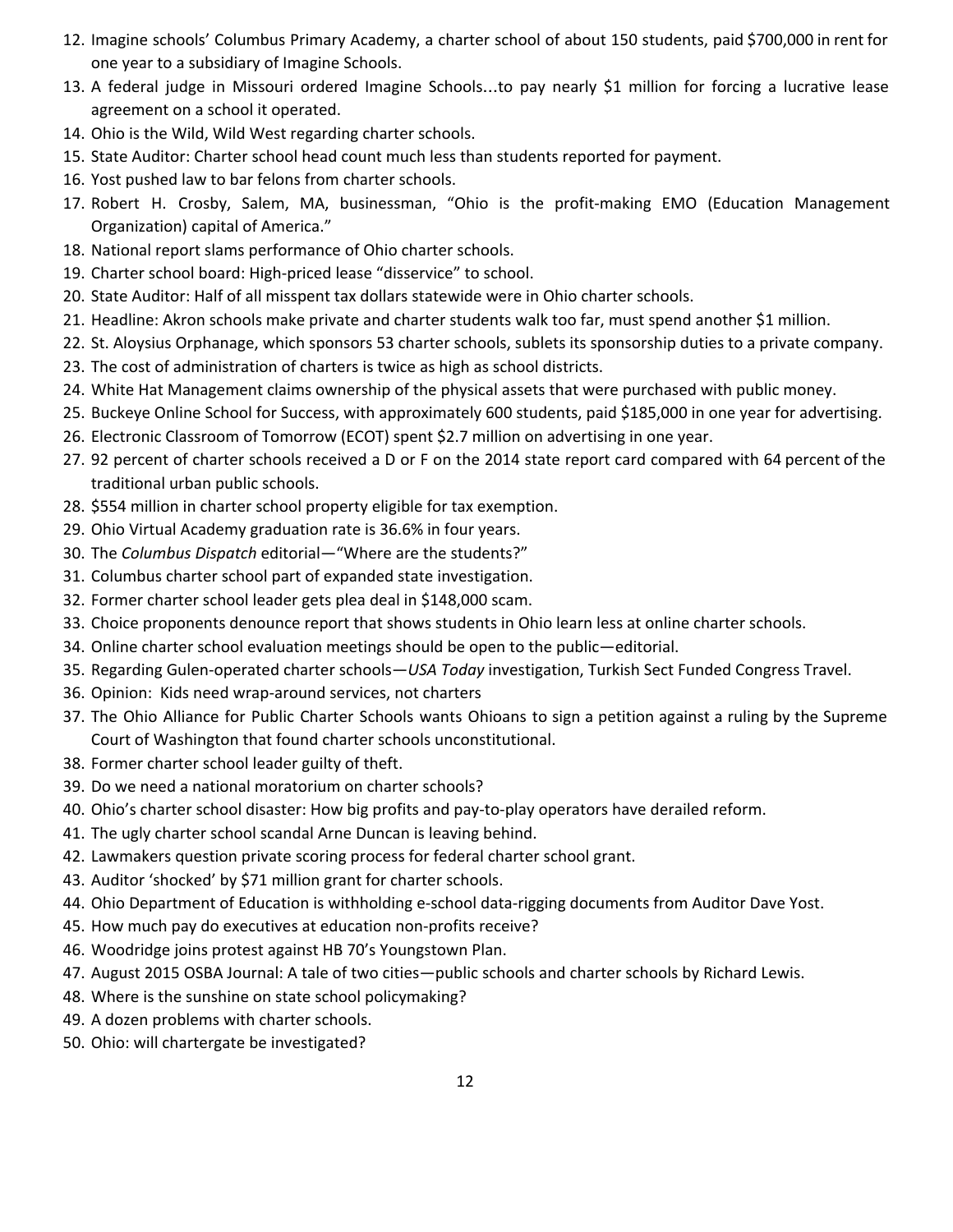- 51. Boardman Schools call for greater transparency for charter schools.
- 52. Ohio's charter school system the butt of ridicule in Washington, D.C.
- 53. Kasich dismisses call for probe on scrubbing of charter school scores.
- 54. Audits find misspent funds, problems in two now-closed charter schools.
- 55. E-schools-Ohio's baddest apples.
- 56. Ohio-Time to end charter corruption.
- 57. School districts backing local control bill.
- 58. Poorly performing charter schools sue Ohio for trying to shut them down.
- 59. Troubled Ohio charter schools have become a joke—literally.
- 60. Profiting billions from failing kids: Ohio's charter funding model.
- 61. Trio found guilty in bribery scheme involving charter school.

# Join the Coalition for Equity & Adequacy of School Funding or renew your membership

The Coalition is a leading advocate for the preservation of an adequately funded public common school system and a consummate opponent of the movement to privatize public education. A total of over 800 messages regarding these matters have been emailed to thousands of subscribers in the past 33 months. One or more messages are posted each day.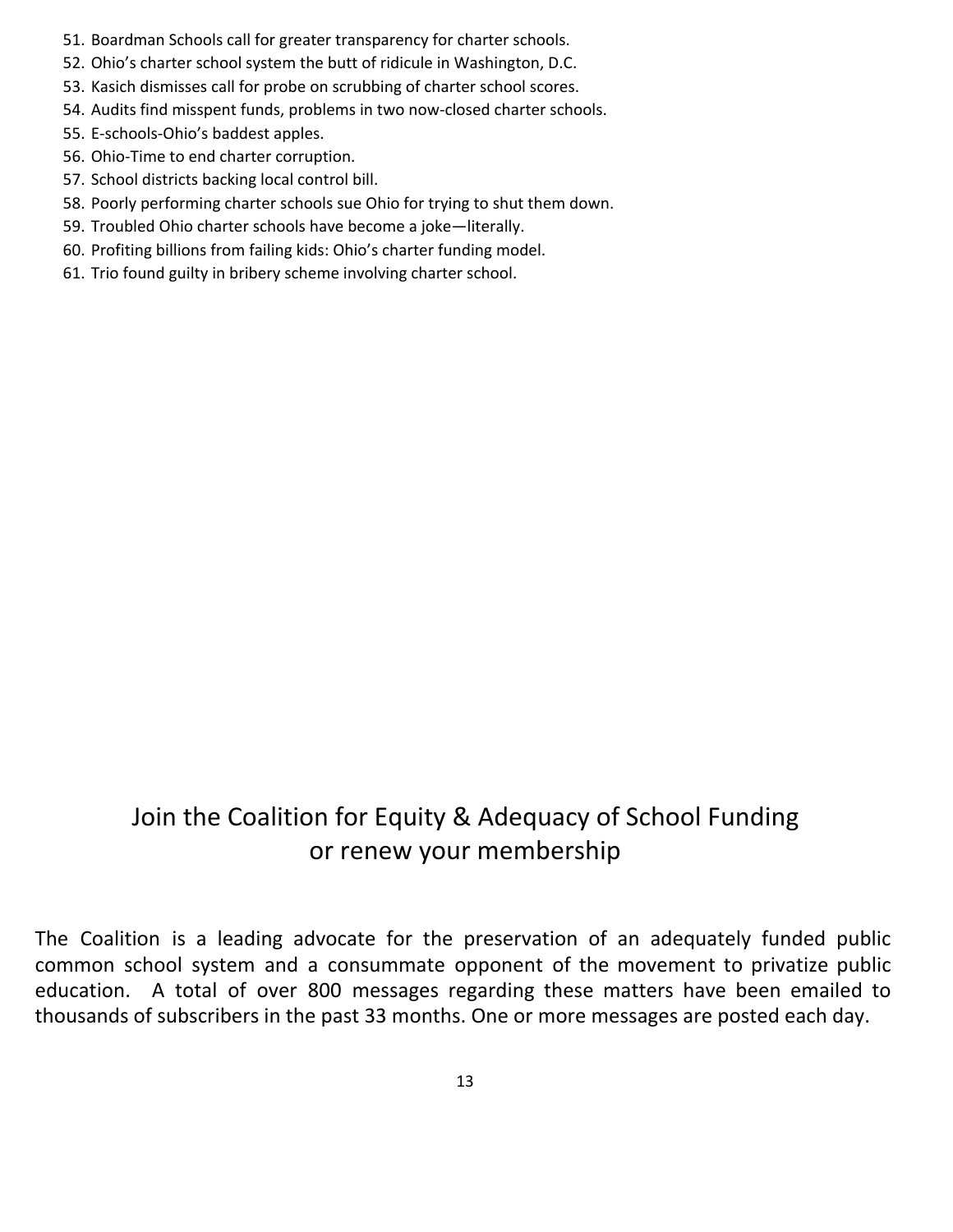The Coalition led the fight to preserve the constitutional language of "thorough and efficient system of common schools" in Ohio's Constitution when the Education, Public Institutions, and Local Government Committee of the Ohio Constitutional Modernization Commission threatened to remove it.

Help keep the Coalition's voice in Ohio's public education policy arena. The Coalition tells it the way it is.

If you have not paid FY 2016 dues, do so now. If you have never joined, pass a resolution to join.

The membership fee of \$.50 per student (\$.05 per student for ESCs to a maximum of \$1000) has not been increased since the creation of the Coalition in 1991.

For past accomplishments see back side of this sheet.

## **Past accomplishments**

The Ohio Coalition for Equity & Adequacy of School Funding challenged the constitutionality of the school funding and won four Ohio Supreme Court decisions in the DeRolph case. As a result, there are over 1,000 new school buildings in place and more on the way.